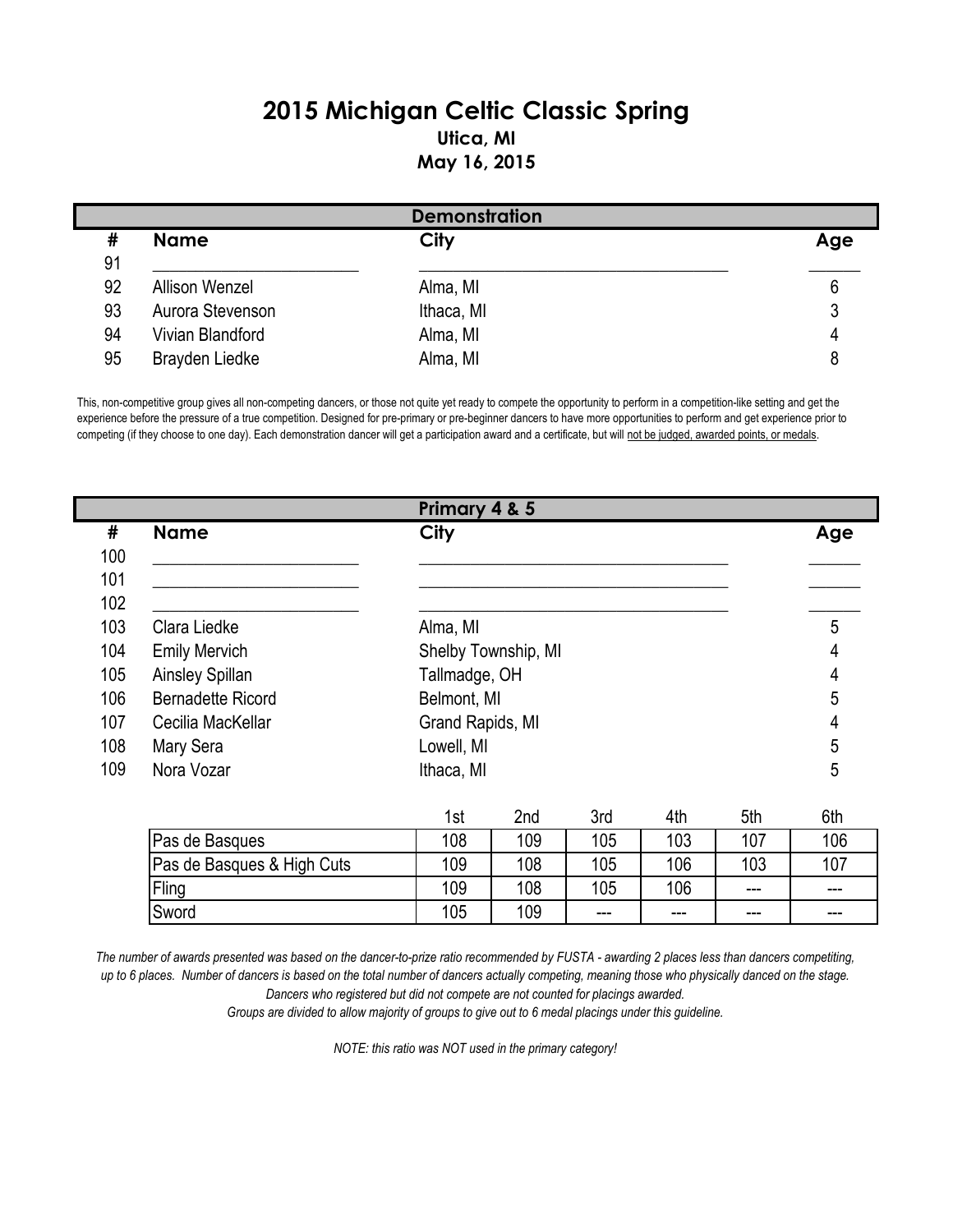|     | <b>Primary 6</b>              |                            |     |  |  |  |
|-----|-------------------------------|----------------------------|-----|--|--|--|
| #   | <b>Name</b>                   | <b>City</b>                | Age |  |  |  |
| 110 |                               |                            |     |  |  |  |
| 111 |                               |                            |     |  |  |  |
| 112 |                               |                            |     |  |  |  |
| 113 | <b>Bristol Bushey</b>         | Royal Oak, MI              | 6   |  |  |  |
| 114 | Alyssa Redmann                | Milford, MI                | 6   |  |  |  |
| 115 | Cynthia Williams              | Routstown, OH              | 6   |  |  |  |
| 116 | <b>Heather Stefanko</b>       | Holly, MI                  | 6   |  |  |  |
| 117 | <b>Billie MacDonald-Moore</b> | Brantford, Ontario, Canada | 6   |  |  |  |

|                            | 1st | 2 <sub>nd</sub> | 3rc | 4th |
|----------------------------|-----|-----------------|-----|-----|
| Pas de Basques             | 115 | 113             | 116 | 117 |
| Pas de Basques & High Cuts | 115 | 113             | 116 | 117 |
| Fling                      | 115 | 113             | 117 | --- |
| Sword                      | 115 | 113             | --- | --- |

| <b>Beginner 8 &amp; Under</b> |                         |                                                         |                   |  |  |
|-------------------------------|-------------------------|---------------------------------------------------------|-------------------|--|--|
| #                             | <b>Name</b>             | City                                                    | Age               |  |  |
| 120                           |                         |                                                         |                   |  |  |
| 121                           |                         |                                                         |                   |  |  |
| 122                           | Lily Verbeeren          | Shelby Township, MI                                     | 8                 |  |  |
| 123                           | MacKenna Leonard        | London, Ontario, Canada                                 |                   |  |  |
| 124                           | <b>Rita Staskiewicz</b> | Belmont, MI                                             |                   |  |  |
| 125                           | Sophia Cummings         | White Lake, MI                                          |                   |  |  |
| 126                           | <b>Ivy David</b>        | Ferndale, MI                                            |                   |  |  |
| 127                           | Margaret Ricord         | Belmont, MI                                             |                   |  |  |
| 128                           | Elizabeth Faglie        | Rochester Hills, MI                                     |                   |  |  |
| 129                           | Perpetua Phelps         | Lowell, MI                                              | 8                 |  |  |
|                               |                         | 2nd<br><b>Srd</b><br>A <sub>th</sub><br>1 <sub>ct</sub> | 5th<br><b>Ath</b> |  |  |

|                       | 1st | zna | ડra   | 4th     | bth    | bin |
|-----------------------|-----|-----|-------|---------|--------|-----|
| Lilt                  | 123 | 128 | $---$ | $- - -$ | $-- -$ | --- |
| Fling                 | 123 | 128 | 129   | 125     | 126    | 124 |
| Sword                 | 123 | 128 | 129   | 127     | 126    | 125 |
| <b>Seann Triubhas</b> | 128 | 123 | 129   | 125     | $-- -$ | --- |
| <b>TROPHY</b>         | 123 |     |       |         |        |     |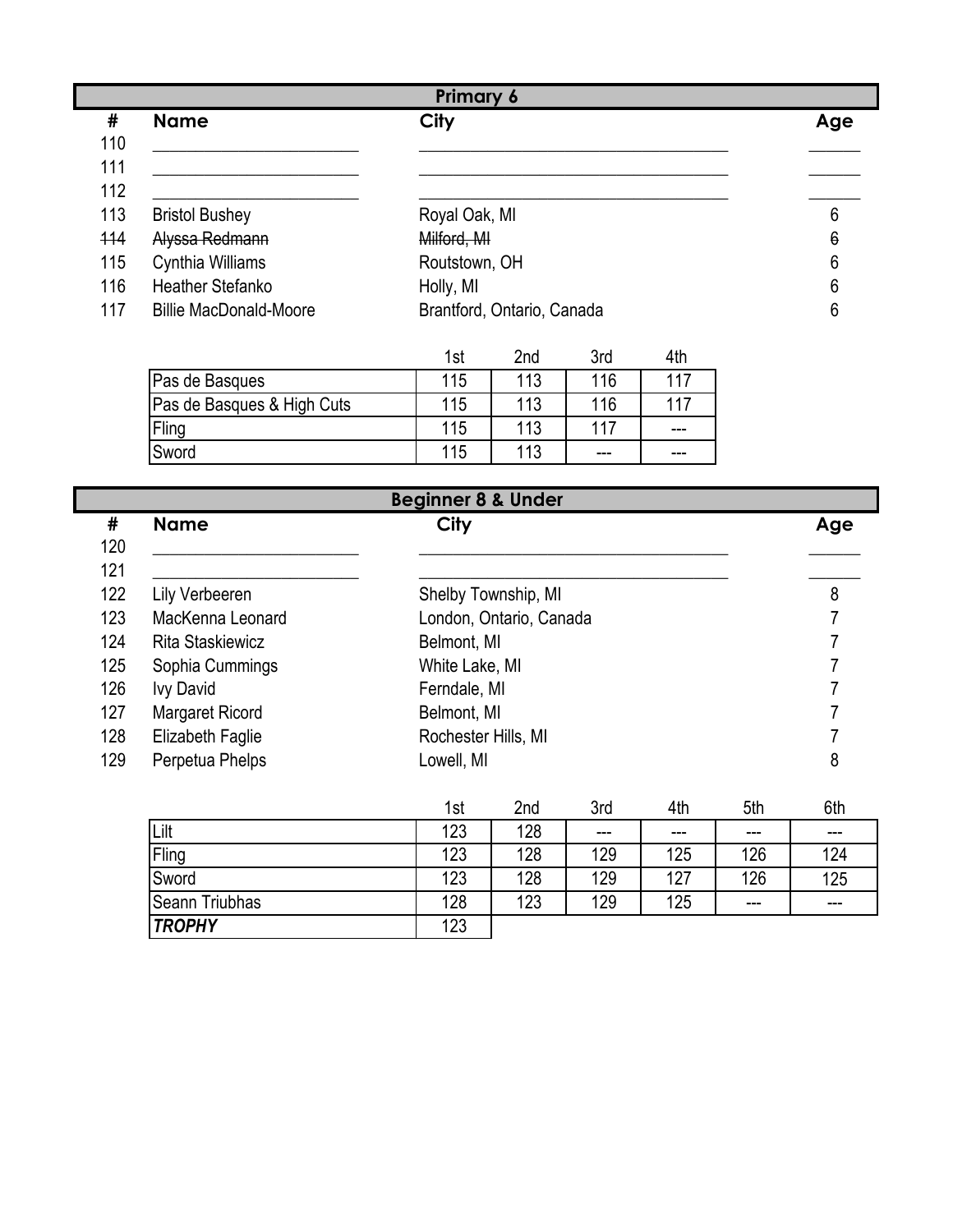| <b>Beginner 9 &amp; Over</b> |                     |                          |     |  |  |
|------------------------------|---------------------|--------------------------|-----|--|--|
| #                            | <b>Name</b>         | <b>City</b>              | Age |  |  |
| 130                          |                     |                          |     |  |  |
| 131                          |                     |                          |     |  |  |
| 132                          |                     |                          |     |  |  |
| 133                          | Silvia Dix          | Birmingham, MI           | 10  |  |  |
| 134                          | <b>Rachel Steih</b> | Midland, MI              | 17  |  |  |
| 135                          | Dominic Staskiewicz | Belmont, MI              | 9   |  |  |
| 136                          | Ella Yaung          | LaSalle, Ontatio, Canada | 13  |  |  |
| 137                          | Liliane Aittama     | South Lyon, MI           | 10  |  |  |
| 138                          | Anna Catenacci      | Macomb Township, MI      | 14  |  |  |

|                | 1st | 2nd | 3rd | 4th |
|----------------|-----|-----|-----|-----|
| Lilt           | 138 | --- | --- |     |
| Fling          | 137 | 134 | 133 | 138 |
| Sword          | 137 | 134 | 133 | 136 |
| Seann Triubhas | 138 | 133 | 134 | --- |
| <b>TROPHY</b>  | 138 |     |     |     |

| <b>Novice 10 &amp; Under</b> |                       |                      |     |  |  |
|------------------------------|-----------------------|----------------------|-----|--|--|
| #                            | <b>Name</b>           | <b>City</b>          | Age |  |  |
| 140                          |                       |                      |     |  |  |
| 141                          | <b>Kylinn Vanover</b> | New Haven, MI        | 10  |  |  |
| 142                          | Scarlett Arnold       | Bay City, MI         | 8   |  |  |
| 143                          | Ellie Pierson         | Highland, MI         | 8   |  |  |
| 144                          | Hannah Ricord         | Belmont, MI          | 10  |  |  |
| 145                          | Chase Kovac           | Jenison, MI          | 10  |  |  |
| 146                          | Arwen Crosby          | Grand Rapids, MI     | 10  |  |  |
| 147                          | Fiona MacKellar       | Grand Rapids, MI     | 9   |  |  |
| 148                          | McKia Davison         | Alma, MI             | 8   |  |  |
| 149                          | Isabella Haffner      | Sterling Heights, MI | 8   |  |  |

|                       | 1st | 2nd | 3rd | 4th | 5th | 6th |
|-----------------------|-----|-----|-----|-----|-----|-----|
| Lilt                  | 143 | 147 | 149 | 148 | 146 | 144 |
| Fling                 | 143 | 147 | 149 | 148 | 146 | 141 |
| Sword                 | 143 | 145 | 147 | 149 | 148 | 146 |
| <b>Seann Triubhas</b> | 143 | 145 | 147 | 148 | 149 | 146 |
| <b>TROPHY</b>         | 143 |     |     |     |     |     |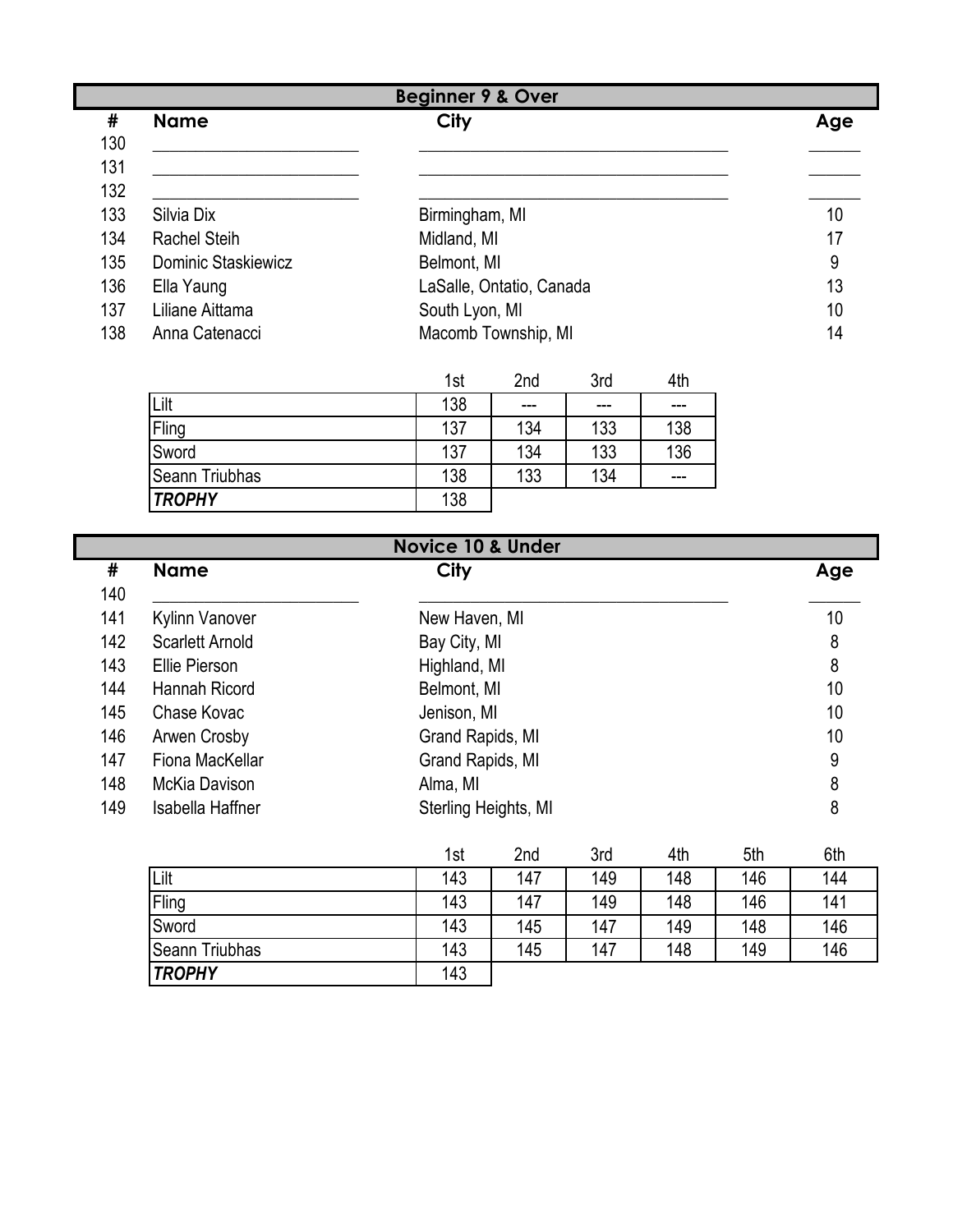| Novice 11 & Over |                       |                             |     |  |  |
|------------------|-----------------------|-----------------------------|-----|--|--|
| #                | <b>Name</b>           | <b>City</b>                 | Age |  |  |
| 150              |                       |                             |     |  |  |
| 151              |                       |                             |     |  |  |
| 152              |                       |                             |     |  |  |
| 153              | <b>Maddie Combs</b>   | Highland, MI                | 13  |  |  |
| 154              | Katie Tallman         | Bay City, MI                | 12  |  |  |
| 155              | Elena Staskiewicz     | Belmont, MI                 | 14  |  |  |
| 156              | Seonaidh MacLachlan   | St. George, Ontario, Canada | 12  |  |  |
| 157              | Moira MacKellar       | Grand Rapids, MI            | 11  |  |  |
| 158              | Anna Yaung            | LaSalle, Ontario, Canada    | 13  |  |  |
| 159              | Lacey MacDonald-Moore | Brantford, Ontario, Canada  | 11  |  |  |
|                  |                       |                             |     |  |  |

|                | 1st | 2 <sub>nd</sub> | 3rd | 4th | 5th |
|----------------|-----|-----------------|-----|-----|-----|
| Lilt           | 153 | 159             | 158 | 155 | 156 |
| Fling          | 153 | 155             | 156 | 158 | 159 |
| Sword          | 153 | 156             | 155 | 158 | 159 |
| Seann Triubhas | 153 | 156             | 155 | 158 | 154 |
| <b>TROPHY</b>  | 153 |                 |     |     |     |

| <b>Most Promising Dancer</b> | #137, Liliane Aittama, South Lyon, MI |
|------------------------------|---------------------------------------|
|                              |                                       |
| $\sim$ $\sim$                |                                       |

Beginner or Novice dancer who shows promise & potential for their future in highland dancing as selected by the judge.

| <b>Premier Solo Choreography</b> |                           |                           |                   |     |  |  |  |
|----------------------------------|---------------------------|---------------------------|-------------------|-----|--|--|--|
| #<br>160                         | <b>Name</b>               | <b>Dance Name</b>         |                   | Age |  |  |  |
| 161                              | Lauren Prescott           | Gingham A Step            |                   | 11  |  |  |  |
| 162                              | McKenna Lindsay           | Go Rampants!              |                   | 13  |  |  |  |
|                                  | Premier Solo Choreography | 1st<br>162                |                   |     |  |  |  |
|                                  |                           | <b>Group Choreography</b> |                   |     |  |  |  |
| #                                | <b>Names</b>              |                           | <b>Dance Name</b> |     |  |  |  |
| 165                              |                           |                           |                   |     |  |  |  |

| כסו  |                      |
|------|----------------------|
| 166. | Kata DoCood Sabool o |

166 Kate DeGood School of Dance *Don't Stop Believing*

167 *Highland Girls Rock!* Christina Bozzelli, Samatha Barrow, and Lennon Harrison

1st Group Choreography 167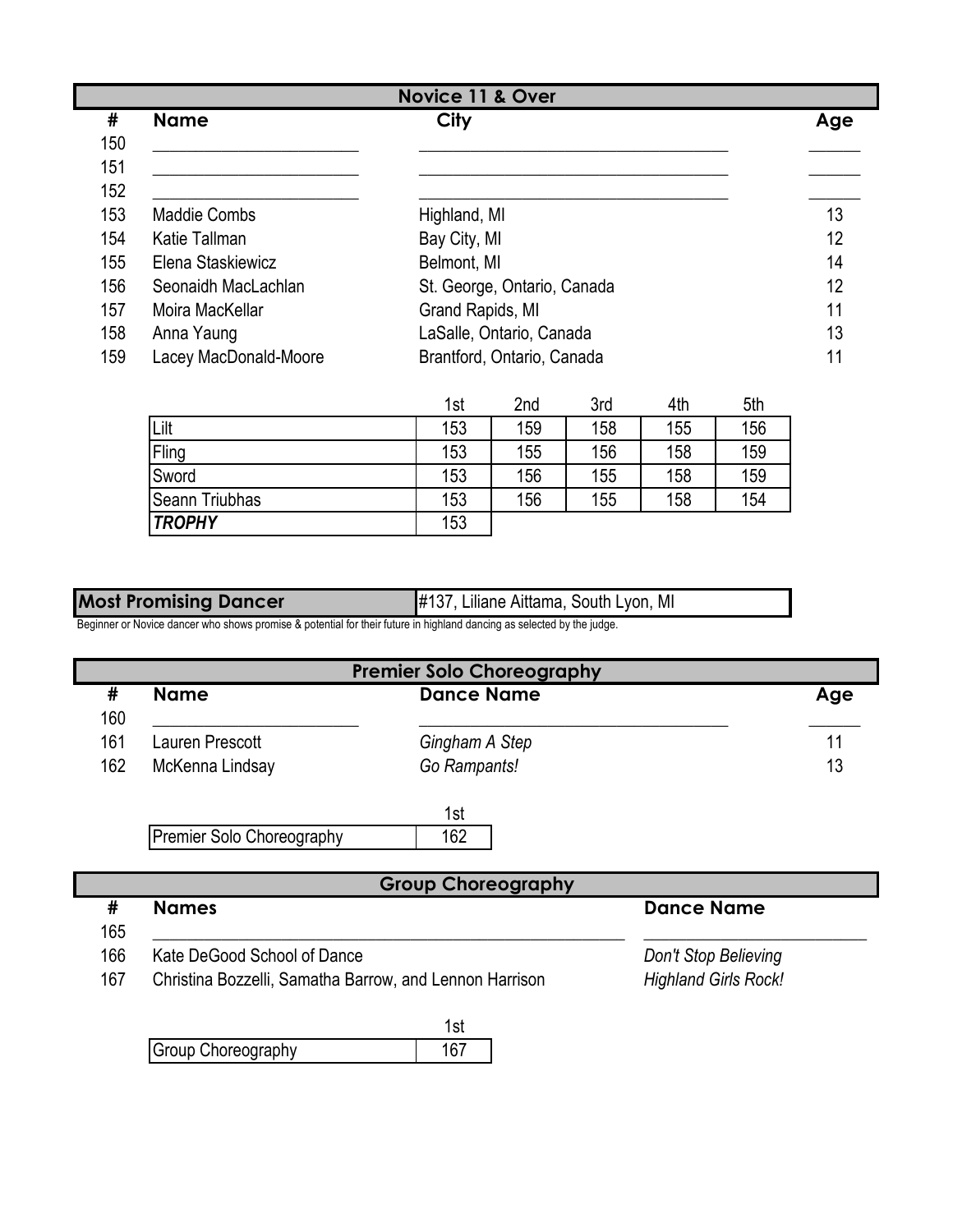| #   | <b>Name</b>         | City                           | Age |
|-----|---------------------|--------------------------------|-----|
| 170 |                     |                                |     |
| 171 |                     |                                |     |
| 172 | Kaitlyn Powell      | Oakville, Ontario, Canada      | 9   |
| 173 | Abigail McCollum    | Deerton, MI                    | 9   |
| 174 | Cayla Barr          | Clinton Twp, MI                | 9   |
| 175 | <b>Keira Powell</b> | Oakville, Ontario, Canada      | 10  |
| 176 | Noel Nelson         | Sutton's Bay MI                | 10  |
| 177 | Miranda Stefanko    | Holly, MI                      | 9   |
| 178 | Madi McClenaghan    | Whitby, Ontario, Canada        | 10  |
| 179 | Keira Teske         | St Catharines, Ontario, Canada |     |

|                           | 1st | 2nd | 3rd | 4th | 5th | 6th |
|---------------------------|-----|-----|-----|-----|-----|-----|
| Fling                     | 178 | 177 | 179 | 172 | 174 | 173 |
| Sword                     | 178 | 176 | 172 | 173 | 174 | 177 |
| <b>Seann Triubhas</b>     | 178 | 176 | 175 | 172 | 174 | 179 |
| Strathespy & Half Tulloch | 178 | 179 | 177 | 173 | 172 | 176 |
| <b>TROPHY</b>             | 178 |     |     |     |     |     |

| <b>Intermediate 11 &amp; Over</b> |                   |                          |     |  |  |
|-----------------------------------|-------------------|--------------------------|-----|--|--|
| #<br>180                          | <b>Name</b>       | <b>City</b>              | Age |  |  |
| 181                               |                   |                          |     |  |  |
| 182                               |                   |                          |     |  |  |
| 183                               | Hannah Seguin     | Windsor, Ontario, Canada | 12  |  |  |
| 184                               | Katelyn Steih     | Midland, MI              | 13  |  |  |
| 185                               | Erin Yaung        | LaSalle, Ontario, Canada | 15  |  |  |
| 186                               | Morgan Aittama    | South Lyon, MI           | 12  |  |  |
| 187                               | Natalie Ricord    | Belmont, MI              | 12  |  |  |
| 188                               | Aimee McClenaghan | Whitby, Ontario, Canada  | 10  |  |  |
| 189                               | Jillian Drzinski  | Grosse Ile, MI           | 16  |  |  |

| VIIIUII VIIIIIII          | <b>OLOUUV IIV, IVII</b> |     |     |     |       |
|---------------------------|-------------------------|-----|-----|-----|-------|
|                           | 1st                     | 2nd | 3rd | 4th | 5th   |
| Fling                     | 186                     | 184 | 187 | 183 | $---$ |
| Sword                     | 186                     | 187 | 189 | 183 | ---   |
| Seann Triubhas            | 187                     | 184 | 189 | 186 | ---   |
| Strathespy & Half Tulloch | 187                     | 189 | 184 | --- | ---   |
| <b>TROPHY</b>             | 187                     |     |     |     |       |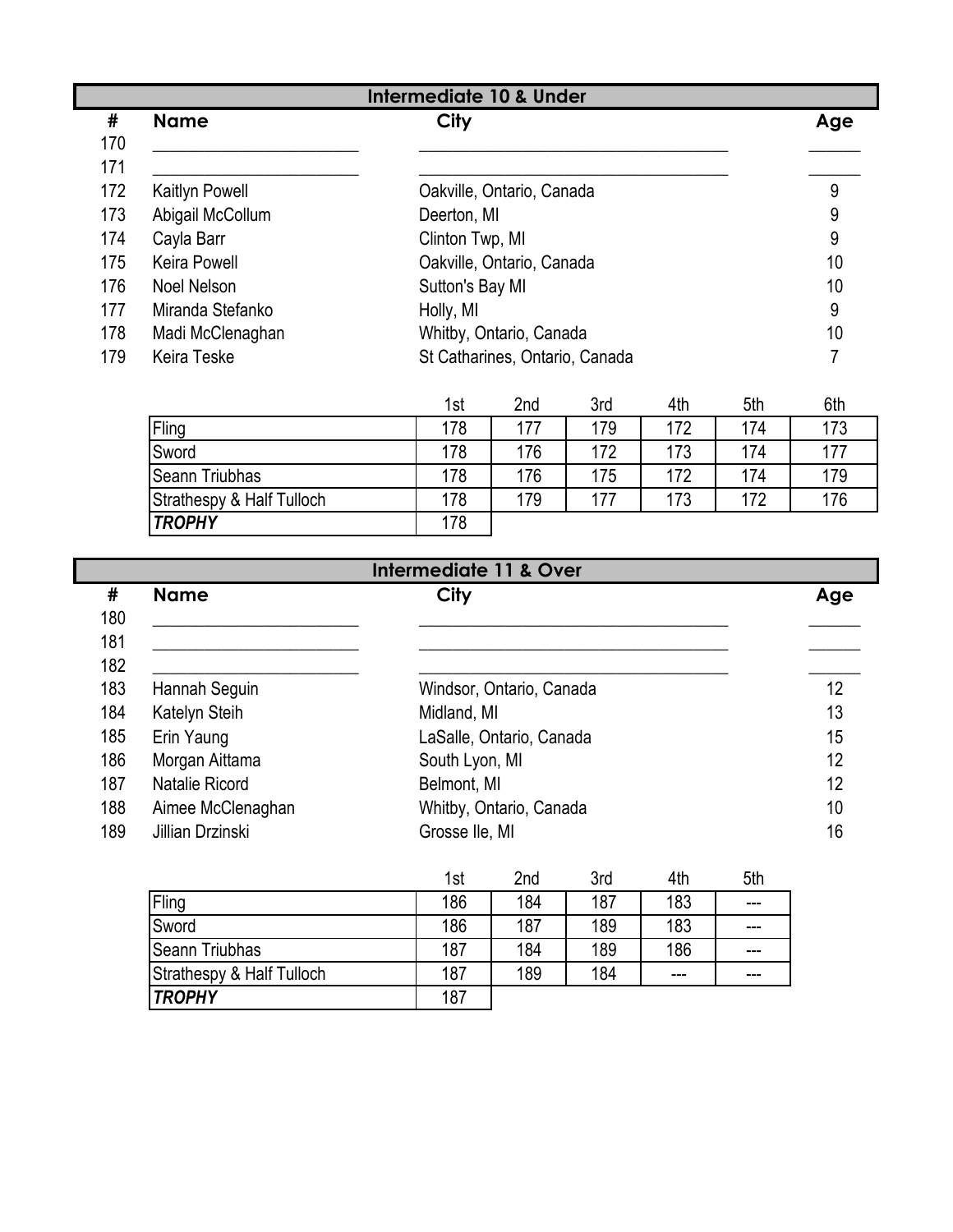|     | <b>Premier 11 &amp; Under</b> |                             |     |  |  |  |
|-----|-------------------------------|-----------------------------|-----|--|--|--|
| #   | <b>Name</b>                   | City                        | Age |  |  |  |
| 200 |                               |                             |     |  |  |  |
| 201 |                               |                             |     |  |  |  |
| 202 |                               |                             |     |  |  |  |
| 203 | Joshua Fuzi                   | Washington Township, MI     | 11  |  |  |  |
| 204 | Lizzie White                  | Toronto, Ontario, Canada    | 10  |  |  |  |
| 205 | Madison Tersigni-Jonkman      | Barrie, Ontario, Canada     | 11  |  |  |  |
| 206 | Emilia Gruenhagen             | Westland, MI                | 11  |  |  |  |
| 207 | Lauren Prescott               | Owen Sound, Ontario, Canada | 11  |  |  |  |
| 208 | <b>Edith Gillespie</b>        | Columbia Station, OH        | 11  |  |  |  |
| 209 | Katherine Carnegie            | Woodstock, Ontario, Canada  |     |  |  |  |
| 210 | Rosalyn Agapito               | Windsor, Ontario, Canada    | 10  |  |  |  |
|     |                               |                             |     |  |  |  |

|                           | 1st | 2nd | 3rd | 4th | 5th | 6th |
|---------------------------|-----|-----|-----|-----|-----|-----|
| Fling                     | 209 | 204 | 206 | 210 | 205 | 203 |
| Sword                     | 206 | 210 | 205 | 204 | 203 | 208 |
| <b>Seann Triubhas</b>     | 210 | 206 | 209 | 205 | 203 | 204 |
| Strathespy & Half Tulloch | 210 | 209 | 205 | 206 | 203 | 204 |
| <b>TROPHY</b>             | 210 |     |     |     |     |     |

|     | <b>Premier 14 &amp; Under</b> |                          |     |      |     |     |     |
|-----|-------------------------------|--------------------------|-----|------|-----|-----|-----|
| #   | <b>Name</b>                   | <b>City</b>              |     |      |     |     | Age |
| 220 |                               |                          |     |      |     |     |     |
| 221 |                               |                          |     |      |     |     |     |
| 222 | Clara Gross                   | Chesaning, MI            |     |      |     |     | 12  |
| 223 | Sarah White                   | Toronto, Ontario, Canada |     |      |     |     | 13  |
| 224 | <b>Theresa McKelvey</b>       | Ann Arbor, MI            |     |      |     |     | 14  |
| 225 | Claudia Ricord                | Belmont, MI              |     |      |     |     | 14  |
| 226 | Samantha Barrow               | Milton, Ontario, Canada  |     |      |     |     | 12  |
| 227 | Christina Bozzelli            | Milton, Ontario, Canada  |     |      |     |     | 12  |
| 228 | Lennon Harrison               | Milton, Ontario, Canada  |     |      |     |     | 13  |
| 229 | McKenna Lindsay               | Chesterfield, MI         |     |      |     |     | 13  |
|     |                               | 1st                      | 2nd | 3rd. | 4th | 5th | 6th |

|                           | 1st | 2nd | 3rd | 4th | 5th | 6th    |
|---------------------------|-----|-----|-----|-----|-----|--------|
| Fling                     | 229 | 226 | 228 | 227 | 223 | $---$  |
| Sword                     | 226 | 229 | 227 | 224 | --- | $---$  |
| Seann Triubhas            | 226 | 229 | 227 | 228 | 223 | $---$  |
| Strathespy & Half Tulloch | 226 | 229 | 227 | 228 | 223 | $-- -$ |
| <b>TROPHY</b>             | 226 |     |     |     |     |        |